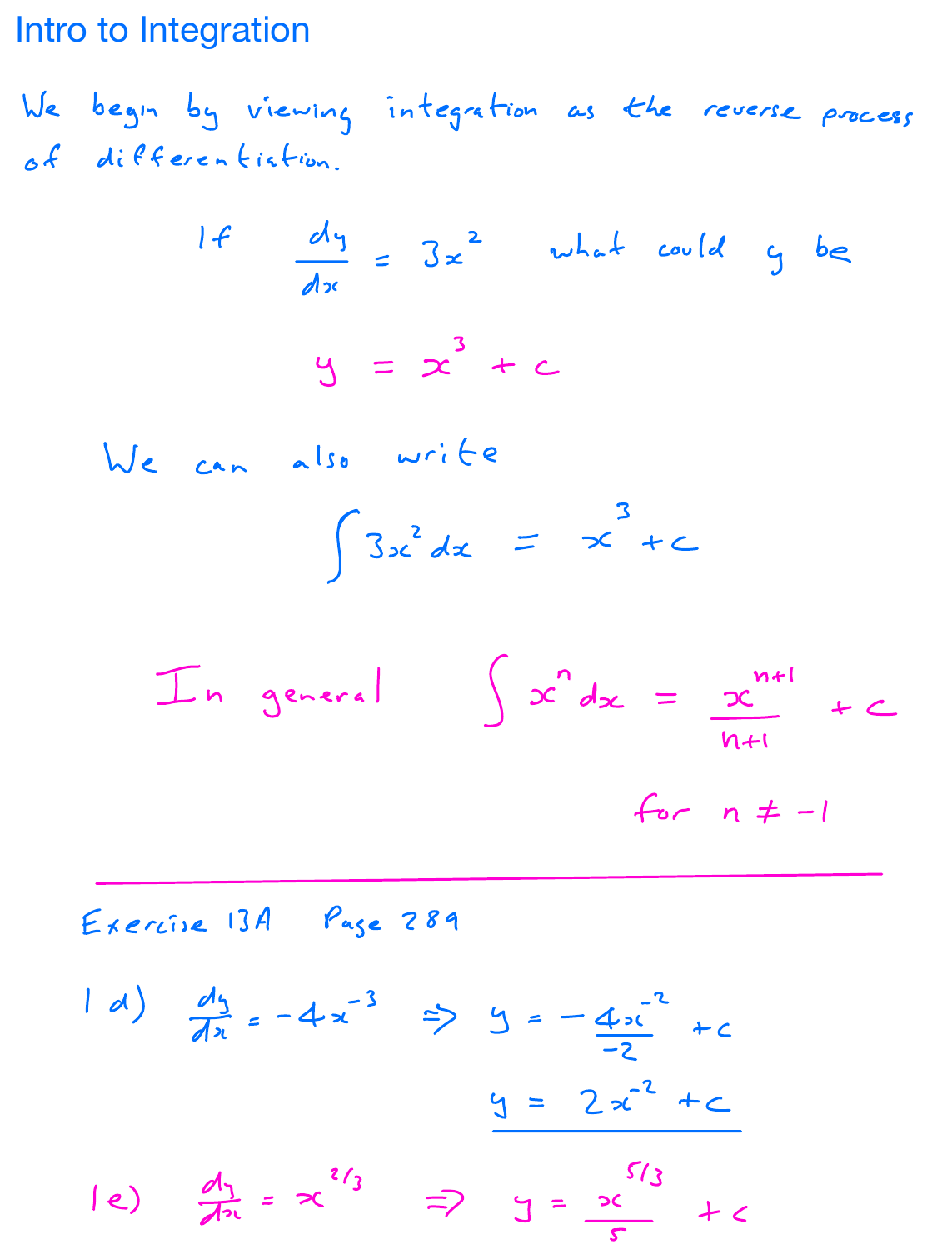$y = \frac{3}{5}x^{5/3} + c$ 









 $| \rho \rangle$   $\frac{d_1}{dx} = 2x^{-0.4} \Rightarrow y = \frac{2x^{0.6}}{0.6} + c$  $y = \frac{10}{2}x^{0.6} + c$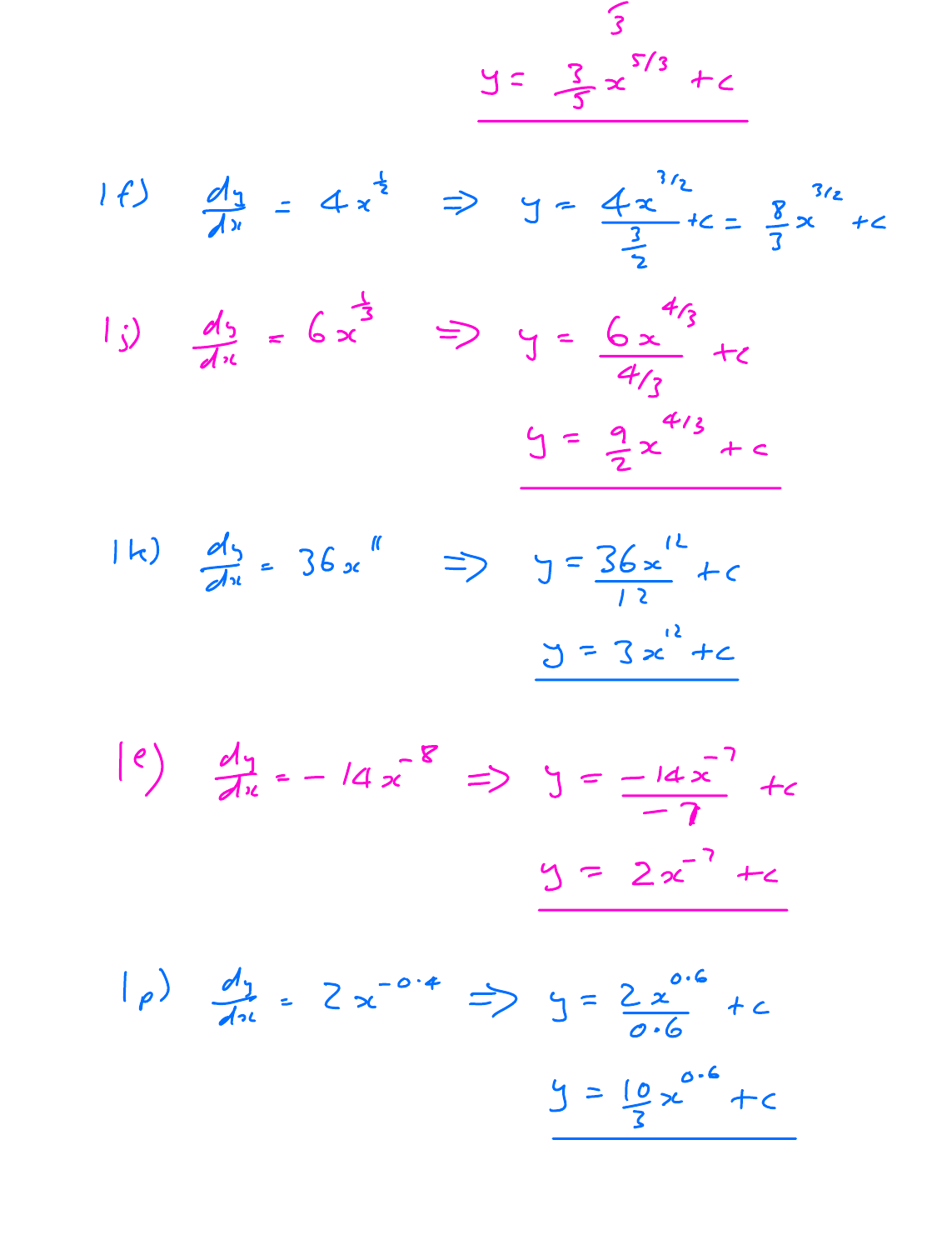2c) 
$$
\frac{dy}{dx} = 4 - 12x^4 + 2x^{-\frac{1}{2}}
$$
  
\n $\Rightarrow y = 4x - \frac{12x^3}{-3} + \frac{2x^{\frac{1}{2}}}{\frac{1}{2}} + c$   
\n $y = 4x + 4x^{-3} + 4x^{\frac{1}{2}} + c$ 

2f) 
$$
\frac{dy}{dx} = 5x^4 - x^{-3}z - 12x^{-5}
$$
  
\n $\Rightarrow y = \frac{5x^5}{5} - \frac{x^{-2}}{-\frac{1}{2}} - \frac{12x^{-4}}{-4} + c$   
\n $y = x^5 + 2x^{-\frac{1}{2}} + 3x^{-\frac{4}{2}} + c$ 



 $f'(x) = 9x^2 + 4x^3 + 4x^{-\frac{1}{2}}$  $\left( \frac{1}{2} \right)$ =>  $f(x) = \frac{9x^3}{3} + \frac{4x^2}{2} + \frac{4x^2}{3} + c$  $f(x) = 3x^3 - 2x^{-2} + \frac{1}{2}x^{\frac{1}{2}} + c$